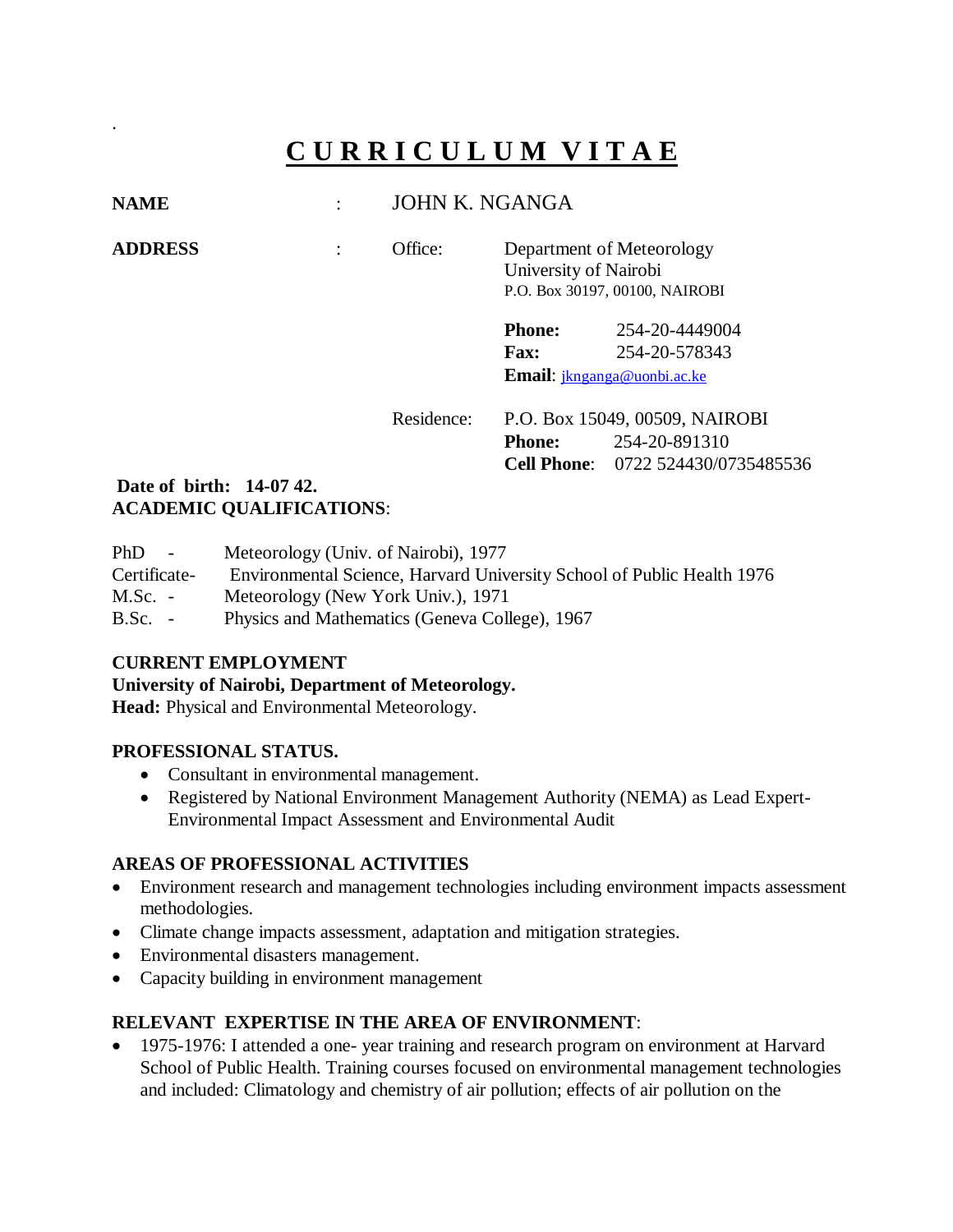environment especially on community health, and air pollution sources inventory and control techniques.

- My research towards PhD degree was on Meteorological Aspects of Urban Air Pollution.
- 1994: I was a member of the Task Force on National Environment Impacts Assessment Guidelines-- Industry Sector.
- 1990-1996: I coordinated a regional project that focused on agricultural activities and environmental conservation in semi-arid areas of Kenya. (Traditional Techniques of Microclimate Improvement).
- 1996-1998: I coordinated national capacity building activities of a GEF/UNDP regional project on climate change that focused on impacts, adaptation and mitigation strategies. .

#### **MAIN TEACHING RESPONSIBILITIES**:

Micrometeorology, Atmospheric Pollution, General Climatology, Urban Climatology and Climate Change.

# **RESEARCH TRAINING EXPERIENCE**

- $\triangleright$  Have supervised 35 MSc. and PhD research projects in the areas of Meteorology and Environment.
- $\triangleright$  Have examined and been a member of board of examiners of over 40 Msc. and Phd. theses
- External Examiner- Moi University, School of Environmental Studies, **1993 - 1995**.

# **UNIVERSITY ADMINISTRATION**

**1980-1987**: I was chairman of the Department of Meteorology and member of the University Senate.

# **CONSULTANCY ACTIVITIES**

# **February-May 1989:**

# I was a consultant for **Pan African Union for science and Technology (PUST).**

#### **Terms of reference:**

To undertake an inventory of Scientific Societies and Research Institutions within the Eastern African Region.

# **Outcome:**

A report was completed and submitted to **PUST** in June 1989.

#### **February-March 1993:**

I was one of the consultants for **NUFFIC-The Netherlands Organization for International Cooperation in Higher Education**.

# **Terms of reference:**

To undertake an External Evaluation of the Dutch Government funded Capacity Building Program at Moi University, School of Environmental Studies.

#### **Outcome:**

An evaluation report covering the previous 5 year period was completed and forwarded to **NUFFIC** in April 1993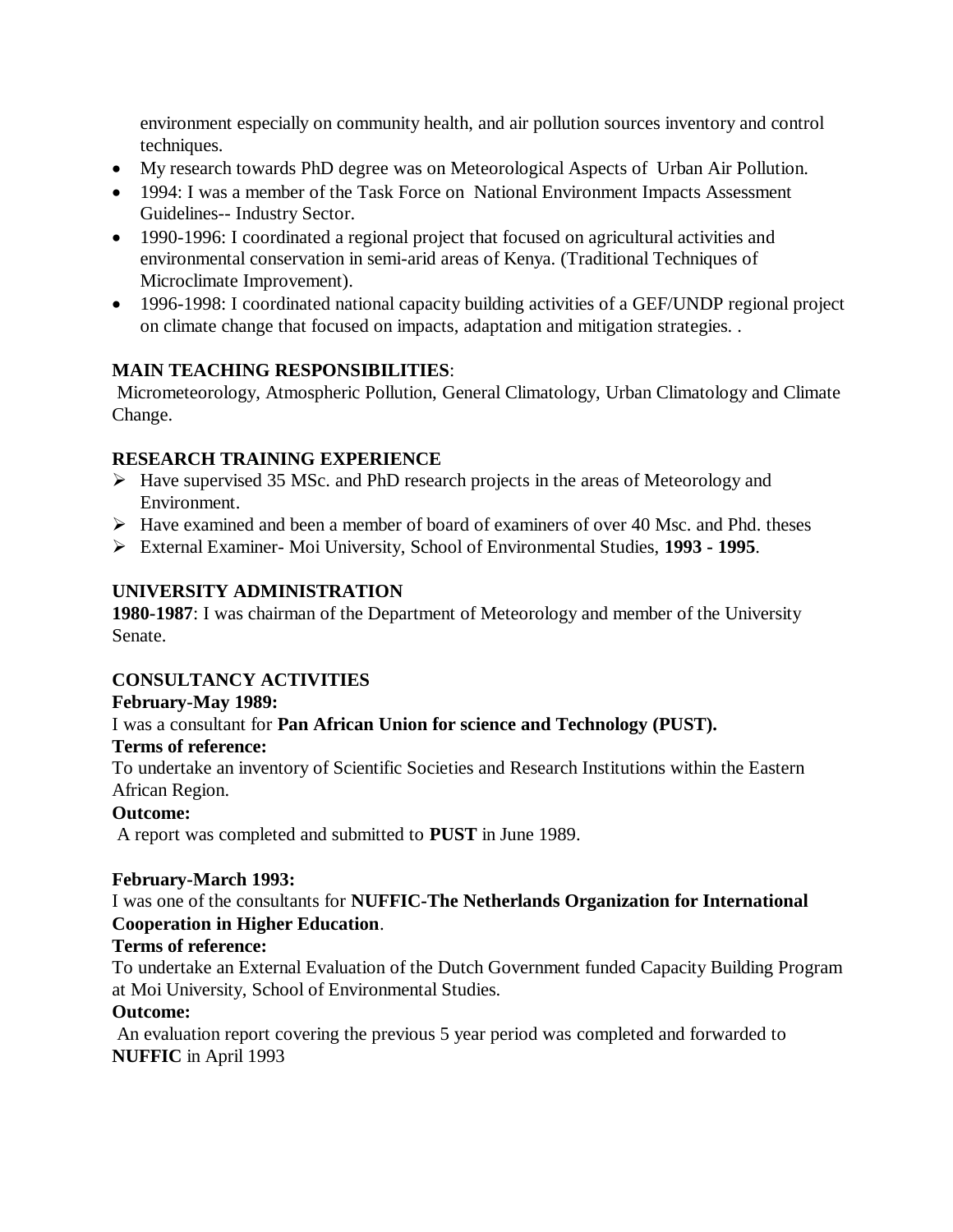#### **January-February 1998:**

I undertook a similar consultancy for **NUFFIC** as the one in 1993 under similar terms of reference. **Outcome:**

An evaluation report covering the previous 5 years was completed and submitted to **NUFFIC** in April 1998

# **August-December, 2001:** I was one of national Consultants contracted by **WMO**

#### **Terms of reference:**

To develop strategies for factoring weather and climate information into disaster management policies in Kenya.

I was the lead consultant for natural resources, human settlement, health and public safety sectors. **Outcome:**

A report on the strategies was completed in December and submitted to **WMO/UNDP**

## **August, 2001-March, 2002:** I was one of 3 **USAID/FEWS-NET** Consultants **Terms of reference:**

To develop Strategic Plan for Drought Monitoring Center, Nairobi.

# **Specific Terms of Reference:**

- To conduct a review of key technical issues that must be addressed in the strategic plan.
- To conduct a survey of producers and users of climate information concerning their views of the strategic plan.
- To hold discussions at the IGAD Secretariat to obtain views on the strategic plan.
- To prepare a draft report of the plan for discussion by the stakeholders.
- To facilitate in a meeting of stakeholders to discuss the strategic plan
- To prepare a final strategic plan document.

# **Outcome:**

The 6 year strategic plan was completed in March and the Center adopted as a specialized institution of the **IGAD** in the year 2002. The name of the Centre was changed to **IGAD Climate Prediction and Applications Centre (ICPAC)**

# **October 2002- January 2003: WMO Expert.**

# **Terms of reference:**

To provide scientific and technical advice during the development of strategic plan for **SADC-**

# **DMC-Harare**.

Specific Terms of Reference

- To work with a team of consultants in the identification and analysis of key scientific and technical issues that needed to be addressed in the strategic plan.
- To visit DMC Nairobi, Harare and some representative SADC countries including SADC Headquarters to obtain their views of the Strategic Plan.
- To facilitate in a meeting of DMC stakeholders where the report would be discussed and approved..
- To provide technical support in the preparation of the Strategic Plan.

# **Outcome:**

The 10 year strategic plan was completed in December 2002 and adopted in January 2003.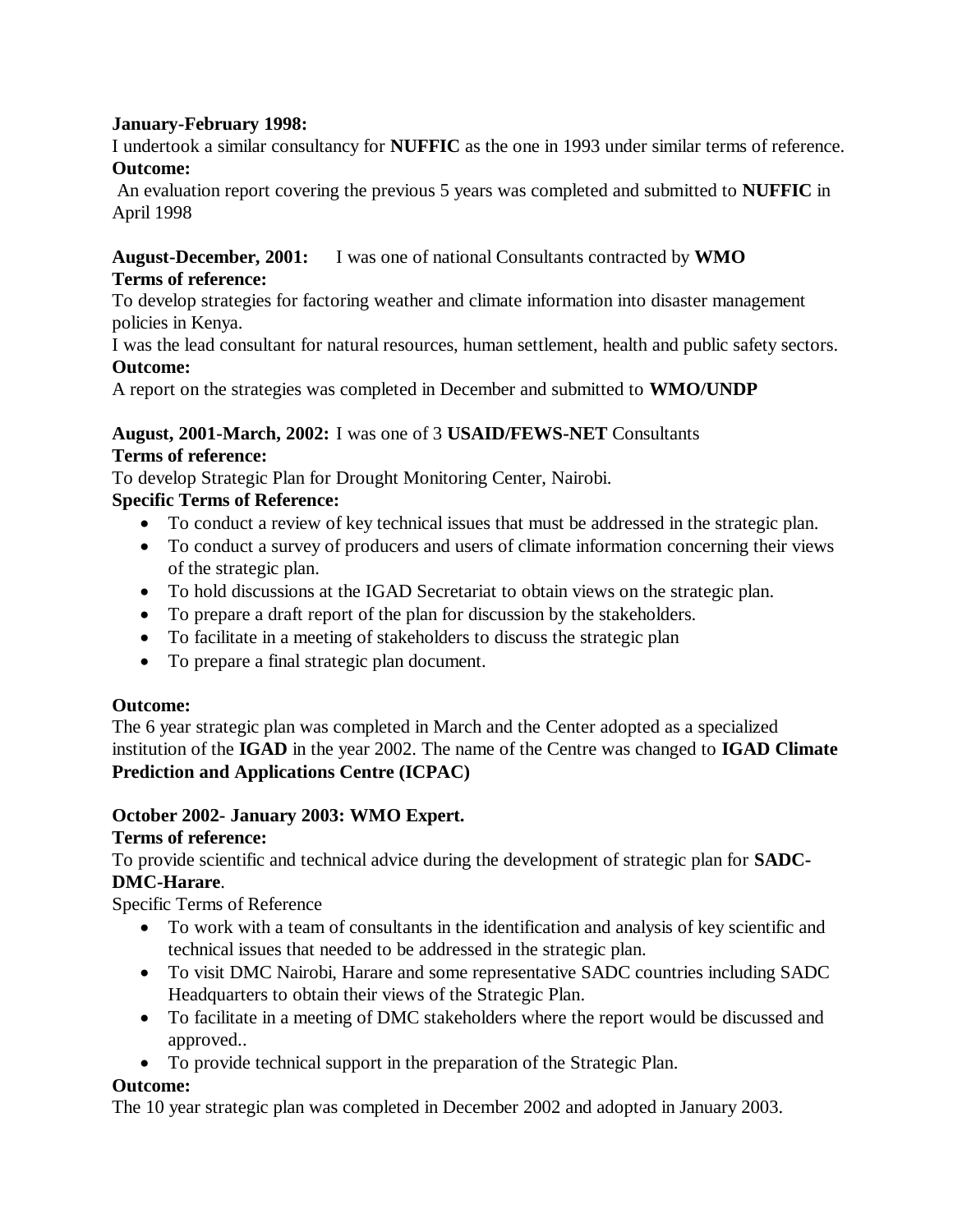# **February-April 2003**: I was one of 2 consultants contracted by **The Netherlands Red Cross Society (NRCS).**

#### **Terms of reference:**

- To prepare a report on expected climate changes in Ethiopia, its potential impacts, vulnerability and adaptation strategies towards disaster preparedness and to identify key stake holders and the feasibility of incorporating climate change issues within the disaster preparedness program of the Ethiopian Red Cross Society (ERCS).
- To develop a project proposal on climate change adaptation for disaster preparedness in the South Omo Zone of Ethiopia for implementation by the Ethiopian Red Cross Society.

#### **Specific Terms of Reference:**

- To conduct a literature review of climate trends in Ethiopia.
- To identify and conduct interviews with key institutions in Ethiopia which are involved with disaster management.
- To make a field visit to South Omo Zone for assessment of conditions existing there in.
- To prepare a report of the climate change in Ethiopia, its potential impacts, vulnerability and adaptation options towards disaster preparedness.
- To develop a pilot project proposal on climate change adaptation for disaster preparedness in the South Omo Zone of Ethiopia for implementation by the Ethiopian Red Cross Society

#### **Outcomes**:

- A report on climate change and disaster preparedness in Ethiopia was completed and submitted to **NRCS** in April 2003.
- The project proposal was completed and submitted to **NRCS** in April 2003.

#### . **April 2007:**

# **I was contracted by GTZ FOR 22 working days.**

# **Terms of Reference:**

- To conduct an assessment of Clean Development Mechanism activities in Kenya.
- To prepare a report containing recommendations on how CDM can be increased in the country.

#### **Outcome:**

# **The report was completed and submitted to GTZ At the end of April 2007.**

**May 2007- June 2008:** I was one of the consultants contracted by the **UNDP- Poverty and Environment Initiative ( PEI ). And the Ministry of Environment and Mineral Resources. Terms of Reference**:

To provide technical support to the development of the National Environment Policy for Kenya. I was responsible for Climate Change and Disaster Management.

# **Specific Terms of Reference**

- To prepare an initial report on Preliminary Analysis of Key Policy Issues.
- To facilitate in the meetings of Policy Development Task Forces.
- To facilitate in the meetings of National Stakeholders.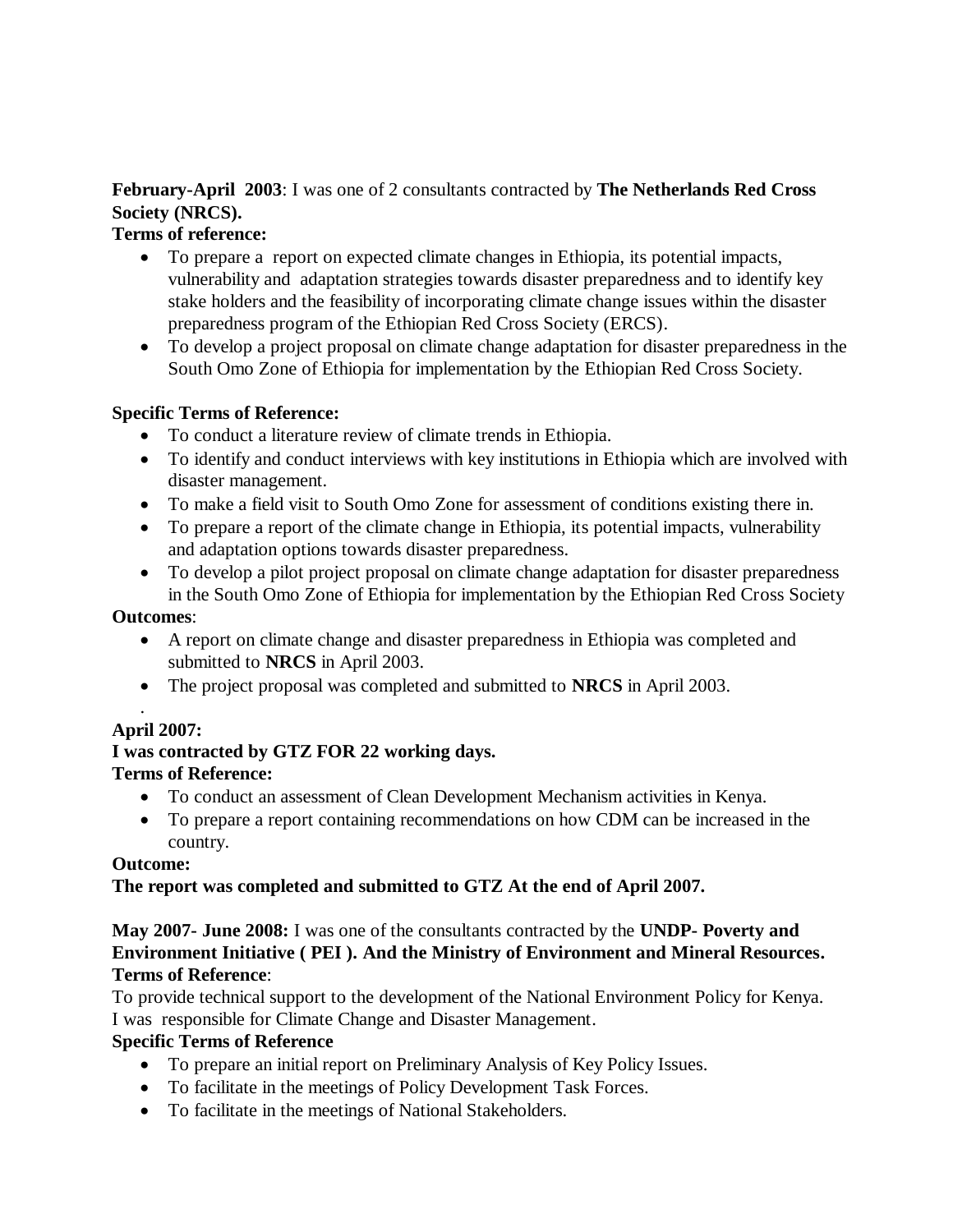- To facilitate in the Regional Consultative Meetings.
- To prepare reports of the meetings.
- To prepare the Interim Final Draft Policy Documents

#### **Outcome:**

The Final Draft Policy Document was submitted to the Government in June 2008.

**May 2007- November 2008:** I was one of the consultants contracted by the Ministry of Development of Northern Region and Other Arid Lands.

#### **Terms of Reference**:

To develop a training program and conduct training in Natural Resources Management for the **Arid and Semi-Arid Lands (ASALs) District Steering Groups (DSGs)**. The program covered 28 districts. I was responsible for droughts and desertification management, Climate change and disaster risk reduction.

#### **Specific Terms of Reference**:

- To conduct training needs assessment
- To prepare the training program and materials.
- To conduct pilot training for the purpose of evaluation.
- To implement full training program for the District Steering Groups.
- To prepare reports on the training program.
- To prepare a final report that included recommendations for the way forward.

#### **Outcome:**

The training program was successfully concluded in November 2008.

# **February 2010: I was contracted by GTZ for 5 days.**

#### **Terms of reference:**

To prepare Kenya's Country Position Paper on the Status of Climate Change Activities.

## **Outcome:**

The Country Paper was finalized and presented at the Workshop on the Status of Climate Change Activities in the Nile Basin Countries, Entebbe, Uganda. 08-09 2010.

# **EXPERIENCE IN PROJECT PLANNING AND COORDINATION**

#### **1990-1996:**

I was National Coordinator of the Dutch Government funded regional project titled: **Traditional Techniques of Micro-climate Improvement (TTMI)** which was being implemented by University of Nairobi**.** The project's main objective was building national capacity by research training focusing on improvement of agricultural environment in semi-arid areas putting special emphasis on traditional techniques.

The participating countries were: **Kenya, Nigeria, Sudan and Tanzania**. My responsibilities included planning of project activities in Kenya, developing MSc and PhD projects and supervising them.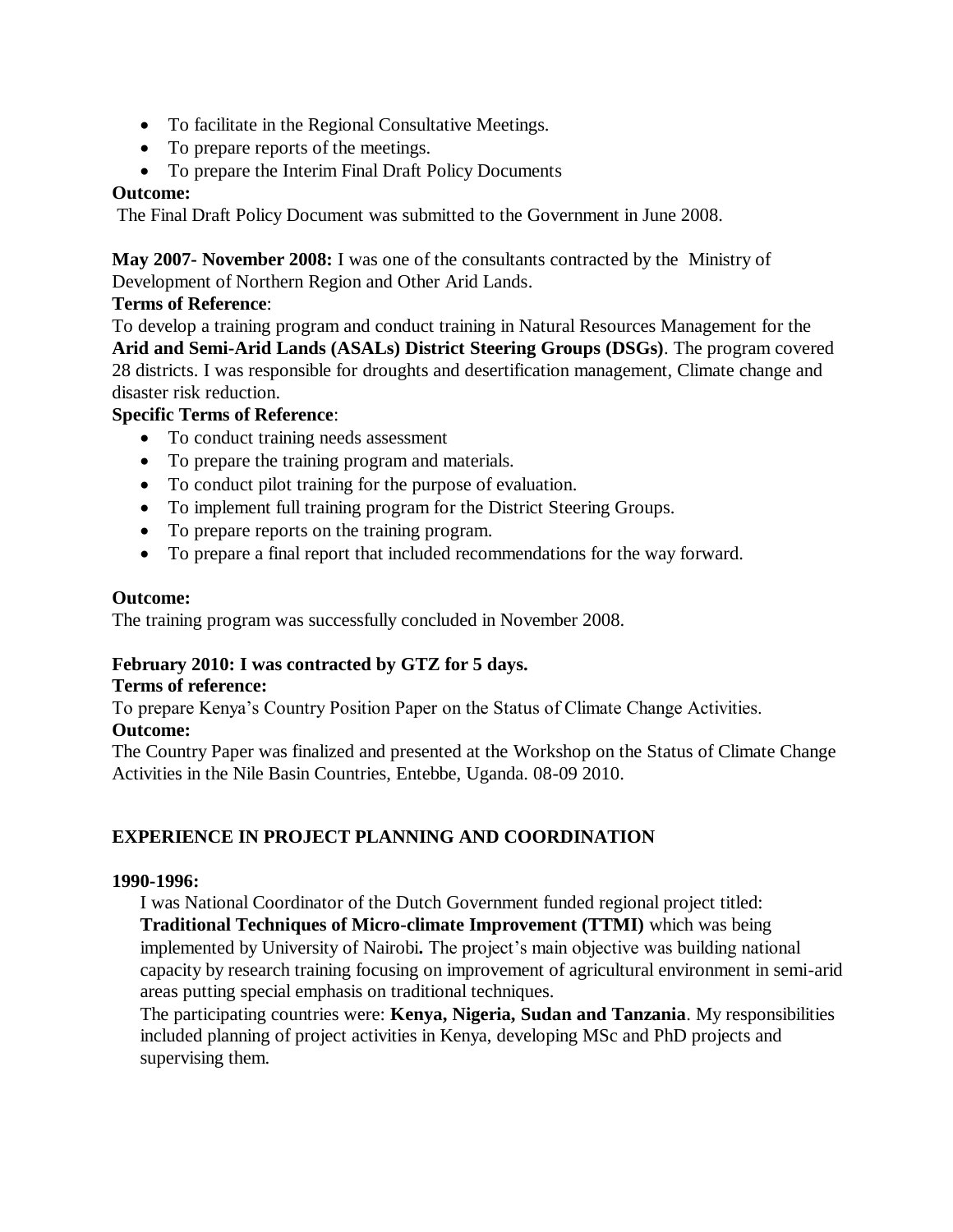#### **The main achievements of the project in Kenya.**

- $\triangleright$  Awareness of farmers in the semi-arid areas of Kenya notably Machakos and Laikipia was enhanced on management of agricultural lands under variable climate conditions.
- Two staff members of University of Nairobi and one senior staff of Kenya Agricultural Research Institute obtained their PhD degrees under the project including three Msc. degrees obtained by supporting post-graduate students .
- $\triangleright$  An up-to-date laboratory with equipment for field research was established at the University of Nairobi.
- $\triangleright$  A number of papers with the PhD candidates as lead authors have been published in international journals.

#### **1996-1998:**

I was employed by UNDP as the national coordinator of the GEF funded UNDP regional project entitled:

**Building Capacity in Sub-Sahara Africa to Respond to the United nations Framework Convention on Climate Change (UNFCCC).** The project's objective was to enhance the technical and institutional capacity to fulfill the country's commitments under the convention. The participating countries were: **Ghana, Kenya, Mali and Zimbabwe**. My responsibilities included planning and coordination of project activities in Kenya.

#### **The main achievements of the project in Kenya.**

- $\triangleright$  National experts from various disciplines were trained in undertaking various technical studies as specified by UNFCCC.
- $\triangleright$  Inventories of greenhouse gas sources and sinks in the important sectors were undertaken.
- Climate change mitigation options were identified and addressed.
- $\triangleright$  Climate change impacts and vulnerability indicators were identified and adaptation strategies analyzed.
- $\triangleright$  The capacity was enhanced within the UNFCCC Focal Point Ministry to implement climate change activities as required under the convention.
- The **First National Communication to the Conference of the Parties** was prepared using the results obtained from the project's technical studies.

# **OTHER PROFESSIONAL ACTIVITIES**

- **1998-2001**: I was one of the lead authors of **Chapter 5 of the Third Assessment Report (TAR) of the Inter-Governmental Panel on Climate Change (IPCC) Working Group 1, (science of climate change)**
- I am a member of the **National Climate Change Activities Coordinating Committee (NCCACC)**
- $\triangleright$  I have participated in numerous national and international meetings, conferences and workshops especially in relation to environmental impact assessment, capacity building, disaster management and climate change technical activities.
- I am a member and chairman of the **National Review Panel** for the **Global Environment Facility (GEF)** Country project proposals which are submitted to GEF for funding.
- 2003-2005: I was a member of the **World Meteorological Organization, Expert Team (ET 3.9) on Training in Urban Climatology.** In that capacity and at the request of the group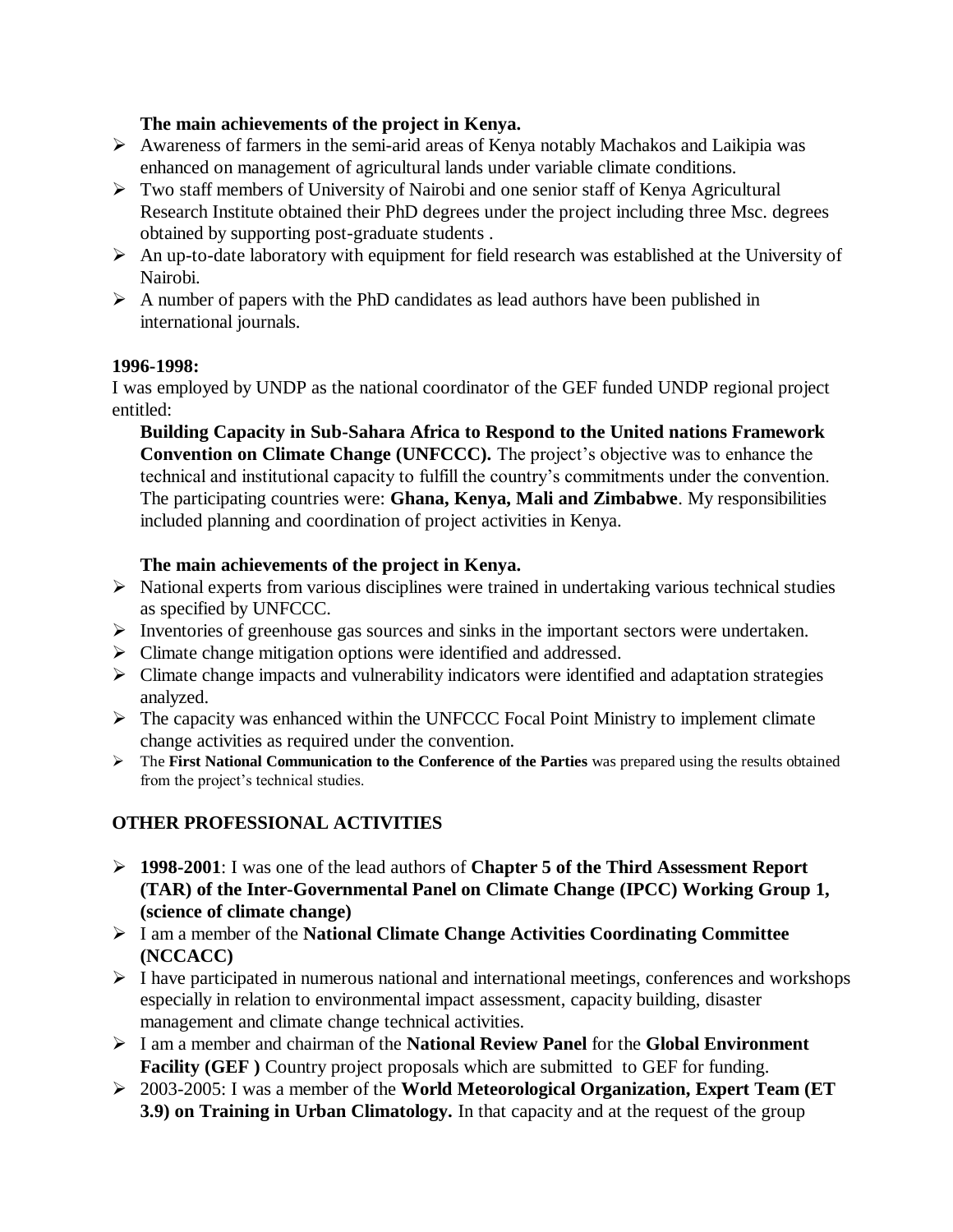during its meeting in Geneva in June 2005, I formulated and submitted a proposal for training in Urban Climatology for the African Region.

- **2004- 2007: I was A Lead Author of the IPCC-- Working Group 1, Climate Change-- The Physical Science Basis, Fourth Assessment Report, (Chapter 2)**
- **2007-present:** I am the lead expert and chairman of the Technical Working Group on Climate Change Mitigation- National Communication to the UNFCCC.
- **2007- 2008:** I was a reviewer of the 2006-2007 National State of Environment Report whose theme is Climate Change and Coping Mechanisms. National Environment Management Authority.
- **2006-present:** I am an Associate Consultant with Professional Training Consultants-Environment Group, Nairobi.
- **2009-**Present: I am a member of the Advisory Committee on formulation of National Climate Change Response Strategy for Kenya.
- **2009-**Present: I am a member of the Climate Change Working Group on Nile Basin Initiative.
- **2010-** I am the Group Leader of consultants contracted by National Environment Management Authority (NEMA) to undertake the Country's Technology Needs Assessment for climate change under United Nations Framework Convention on Climate Change (UNFCCC)

#### **MEMBERSHIP OF LEARNED SOCIETIES**

- **Member**: Kenya National Academy of Sciences
- **Member**: Specialist Committee on Physical Sciences Kenya National Academy of Sciences
- **Member:** Editorial Board, Kenya Journal of Science and Technology
- **Member** : Kenya Meteorological Society

# **SCIENTIFIC HONORS AND AWARDS**

- **2007:** Awarded **Certificate of Credit** by the Intergovernmental Panel on Climate Change (IPCC) for my contribution to the award of **2007 NOBEL PEACE PRIZE to the IPCC.**
- 2007: Presented with a letter of recognition by the Advisory Committee of the National Science Foundation –USA for my contribution, as a Lead Author, to the work of the IPCC Working Group 1 (Climate Change, Physical Science Basis 1998-2007).
- **2006:** Awarded, together with S.B.B. Oteng'i and H.P. Liniger, **Certificate of First Honorary Mention** by **International Society for Agricultural Meteorology,** for "Demonstrating Best Examples of Agro-meteorological Services".

#### **LIST OF PUBLICATIONS IN SCIENTIFIC JOURNALS, PROCEEDING OF INTERNATIONAL CONFERENCES AND RESEARCH REPORTS**

- Nganga, J.K., 1976: Meteorological Aspects of Air Pollution Study in Nairobi. PhD Thesis, University of Nairobi, 1976, 187 pp.
- Nganga, J.K., 1979: Meteorological Aspects of Air Pollution, Kenya Post, Vol. 4: No. 1 pp. 19 23.
- Patnaik, J.K., Kiangi, P.M.R., and Nganga, J. K., 1979: Some Aspects of Seasonal Features of the Southern hemisphere Subtropical Jet-stream. Research Report No. 1/79 Institute of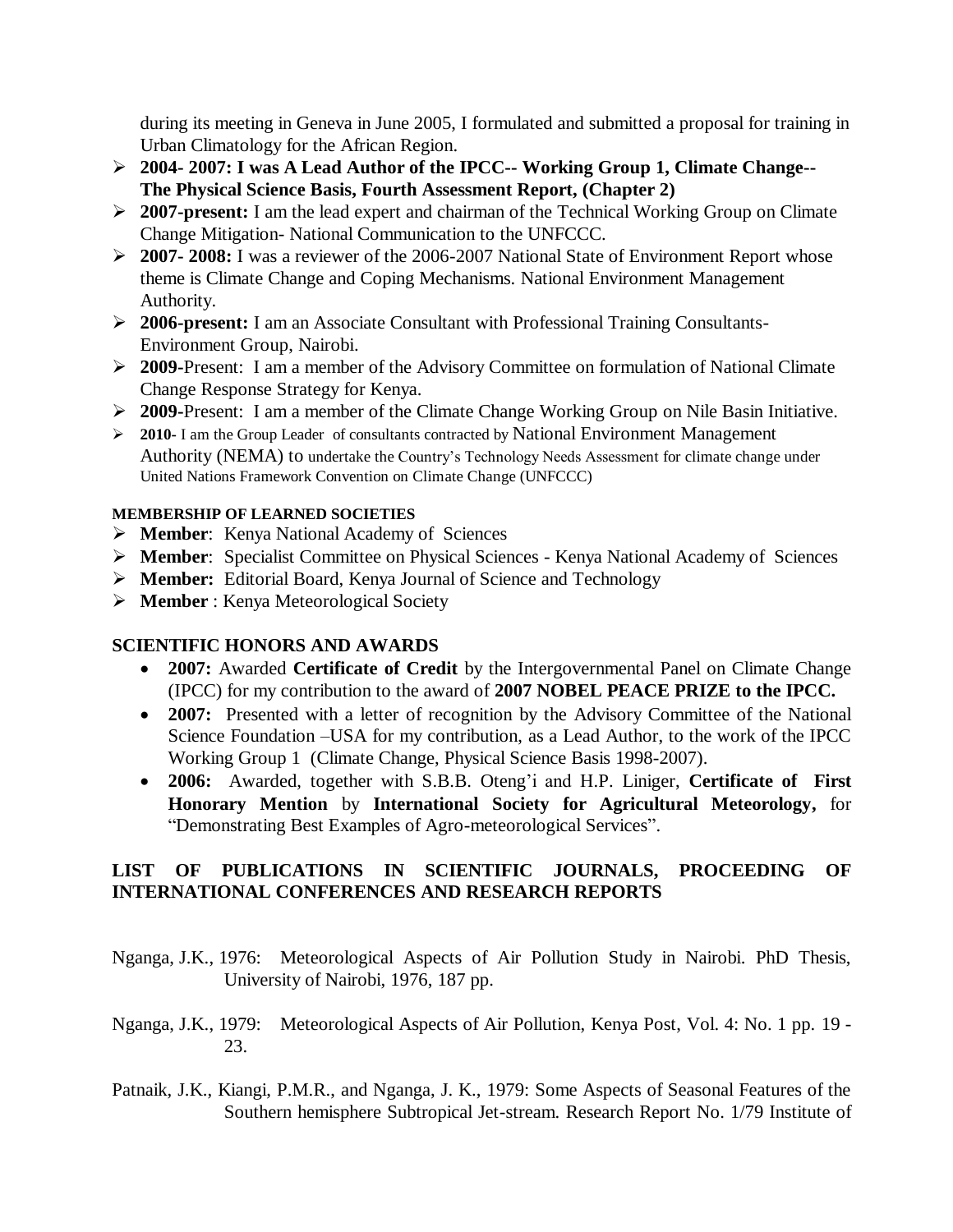Meteorological Training and Research. Kenya Meteorological Department, 1979, 9 pp.

- Nganga, J.K., 1980: Climatological Aspects of Air Pollution Dispersion in Nairobi. Research Report No. 5/80. Institute for Meteorological Training and Research. Kenya Meteorological Department, 1980, 26 pp.
- Nganga, J.K. 1980: Some Aspects of Frequency and Stability Wind Roses in a Tropical Region. Journal of Air and Water Pollution. Vol. 1: No. 13 pp. 35 - 41.
- Nganga, J. K., 1980: A Model for Estimating Carbon Monoxide Emitted by Motor Vehicles in Nairobi. Kenya Journal of Science and Technology, Series A, Vol. 1: pp. 35 - 41.
- Patnaik, J.K., Nganga, J. K. and Kiangi, P. M. R., 1980: Atmospheric Pollution Potentials Over Africa, Kenya Journal of Science and Technology, Series A, Vol. 1: pp. 43 - 52.
- Pattnaik, J.K., Nganga, J.K. and Kiangi, P.M.R., 1980: Mixing heights and Pollution Potentials over Africa. Research Report No.1/80 Institute for Meteorological Training and Research. Kenya Meteorological Department, 1980, 19 pp.
- Nganga, J.K., 1981: On the Frequency and Stability Wind Roses in a Tropical Region. Journal of Air, Water and Soil Pollution, Vol. 16: pp. 385 - 386.
- Patnaik, J. K., Nganga, J.K. and Kiangi, P.M.R., 1984: Changes of Electrical Potentials and Associated Atmospheric Parameters near the Earth's Surface During Solar Eclipse. Kenya Journal of Science and Technology Series A, Vol. 4: pp. 65 - 76.
- Nganga, J.K., and Masumba, B.A.N., 1984: The Land and Sea Breeze Circulation over the Coastal Areas of Kenya. Proceedings of WMO Regional Conference on GATE/WAMEX and Tropical Meteorological of Africa, Dakar Senegal, December 10 - 14, pp. 220 - 222.
- Patnaik, J.K., Kiangi, P.M.R. and Nganga, J.K. 1984: The Three Dimensional Temperature Field over Africa; Ibid., pp. 166 - 171.
- Nganga, J. K. 1984: Observation of trade Wind Inversions during a Dry Period. Ibid. pp. 255 256. Nganga, J. K. 1984: Acid Rain in Kenya. Kenya Post Vol. 9: pp. 7-8.
- Nganga, J. K. and Ngugi, G. K., 1985: Measurement of Aitken Nuclei in Nairobi. Proceedings of the First International Conference on Atmospheric Science and Application to Air Quality. Seoul, Korea. 20-24, May 1985, pp.7.
- Nganga, J. K. 1986: Meteorological Aspects of Urban Planning with Special application to Air Pollution. Symposium on Urban Climatology in Tropical Countries, Nairobi, Kenya. 14-17, April 1986.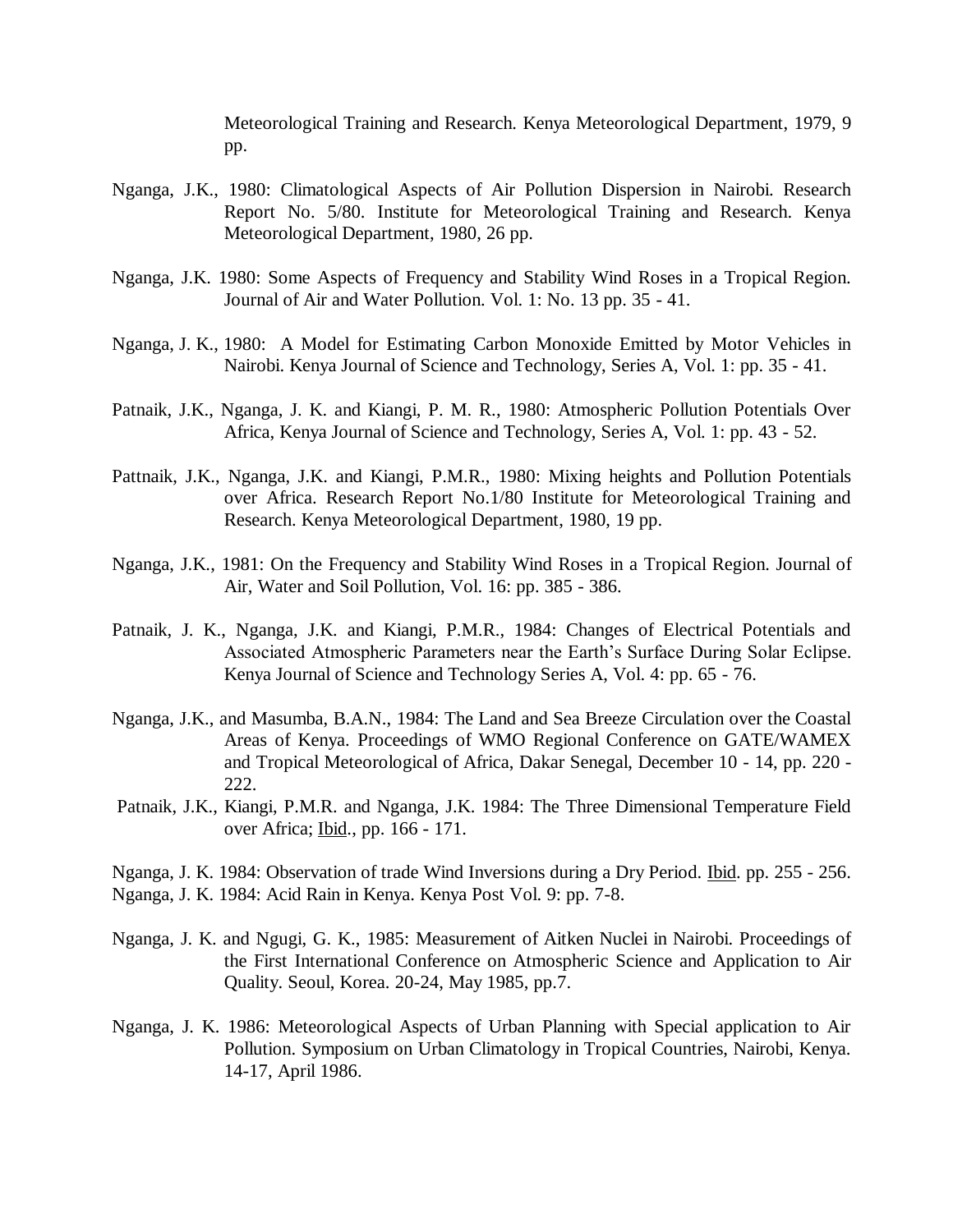- Nganga, J. K., and Ngugi, G. K. 1986: Some Features of Aitken Nuclei in Nairobi, Atmospheric Environment Vol. 20: No. 4, pp. 793 - 796.
- Nganga, J. K., 1986: Meteorological Aspects of Gaussian Diffusion Modeling in Tropical Areas (A case study). Proceedings of WMO Conference on Air Pollution Modeling and its Application, Leningrad, USSR. 19 - 24 May, 1986. WMO, Environmental Pollution Monitoring Program: Technical Document WMO/TD No. 198, pp. 249 - 264.
- Nganga, J. K., and Ngugi, G. K., 1986: The influence of weather on measles and pneumonia in Nairobi. Proceedings of the WMO/WHO/UNEP symposium on climate and human health, Leningrad USSR, 22-26 September, 1986, special world climate program, applications WCAP-No.1 pp. 38-41.
- Nganga, J.K., and Ngugi, G. K, 1986: Indices of comfort in some Towns in Kenya, Ibid. pp. 190- 199.
- Nganga, J. K. 1987: Meteorological Application to air pollution research in tropical regions. An invited paper. Proceedings of the First Technical Conference for Meteorological Research in Eastern and Southern Africa, Nairobi, Kenya, 6-9 January 1987, pp. 283-286.
- Okumu, A. M. Das, P. K. and Nganga, J. K., 1987: Some aspects of Somali current. Ibid. pp. 22- 126.
- Nganga, J. K., 1987: Influence of Tropical storms of West Indian Ocean on rainfall in East Africa. Workshop on Dynamics of Tropical storms; Visakhapatnam, India, 22-28, March 1987.
- Nganga, J. K., 1989: Some aspects of rain water Chemistry Programme in Kenya. Proceedings of WMO Technical Conference on Changing Composition of the atmosphere. Sofia, Bulgaria 23-27 October, 1989. Published in WMO special Environmental Report No. 17 (WMO No. 724) pp. 42-46.
- Nganga, J. K., 1990: Sources of Greenhouse Gases in Africa. International Conference on Global warming and Climate Change; Africa perspective, Nairobi, 2-4, May, 1990.
- Nganga, J. K., 1990: Carbon dioxide emissions from Industrial and Commercial activities in Kenya; Implication for Greenhouse Warming. Invited Paper, Second Technical Conference on Research in Eastern and Southern Africa, 3-7 September, 1990.
- Nganga, J.K., 1990: Air pollution problem in African cities. African Urban Quarterly. Vol 5: No. 1, pp. 30-33.
- Nganga, J.K., 1992: Meteorology, climate change and sea level rise of the Coastal Region of Kenya. International Workshop on Urban and Regional Planning of Mombasa and the Coastal Region Kenya, 18-21, May, 1992.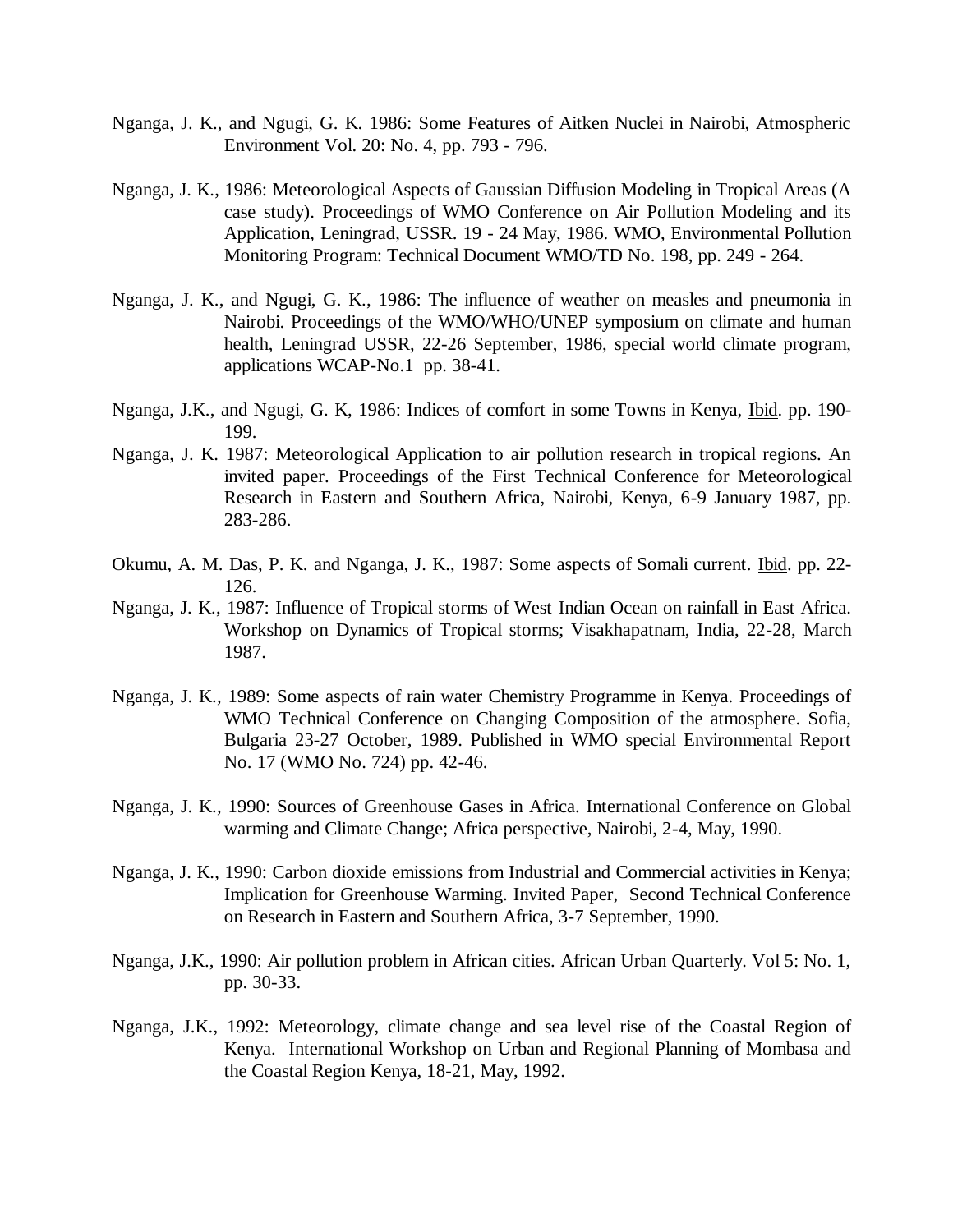- Nganga, J. K., 1992: The climate and meteorology of Nairobi Region, Kenya. African Urban quarterly, Vol. 7 No 1 and 2 pp. 6-23.
- Gatebe, C.K., J.K. Nganga, A.M. Kinyua, and M.S. Rao. 1994: A simple diffusion model for calculating concentrations from line sources in Nairobi. International Journal of Biochemiphysics, Vol. 3 No. 1 pp. 16-27.
- Nganga, J. K., 1993: Environmental degradation processes and their Impact on the natural environmental conditions. Invited paper, First International Conference of African Meteorological Society Nairobi, Kenya. 8-12, February, 1993.
- Gatebe, C.K., J.K. Nganga, A.M. Kinyua and M.S. Rao, 1994: Some aspects of air pollution research development in Kenya. An invited paper, Second National Workshop on Meteorological Research Applications and Services. Nairobi, 5-9 December, 1994.
- Opijah, F.J. and J.K. Nganga 1995: Mathematical Modeling of the development of convective planetary boundary layer in Nairobi. Journal of African Meteorological Society Vol. 2 No. 1 pp. 1-18.
- Kanonya, E. M. and J. K. Nganga, 1995: Towards the development of an optimum stability index for forecasting convective weather. Journal of African Meteorological Society. Vol. 2 No. 1 pp. 35-46.
- Nganga, J. K. 1995: Capacity Building for Joint Implementation. Workshop on the Practical and Political Constraints to the Acceptability of Joint Implementation under the United Nation Framework Convention on Climate Change. Nairobi, 8th June, 1995. Final report pp. 9-10.
- Nganga, J.K., 1995: Anthropogenic sources of Greenhouse gases. Awareness Workshop on Climate Change, Naivasha 19-21, Dec. 1995.
- Mungai D. N., C. J. Stigter, J.K. Nganga and C. L. Coulson 1996: A new approach in research education to solve problems of dry land farming in Africa. Arid soil Research and Rehabilitation. Vol. 10 pp. 169-177.
- Nganga, J. K., 1996: Impacts of air pollution on the Environment. Invited Paper, 3rd Kenya Meteorological Society Workshop on Meteorological Research and Applications, Mombasa, Kenya 7-11 October 1996.

.

- Ong. C. K., J.M. Kinama, R. Chiti, F. Gichuki, C.J. Stigter and J.K. Nganga 1996: Agroforestry for soil and water conservation in dry-lands. In J.O. Muga. (Ed.) People and Institutional Participation in Agro-forestry for sustainable development pp. 297-308.
- Nganga, J.K. 1998: Meteorology of air pollution, Invited Paper, proceedings of the Kenya Meteorological Society Workshop on challenges of Meteorology in Sustainable Industrial Development, Mombasa, Kenya 7-11 Sept 1998 pp. 396-400.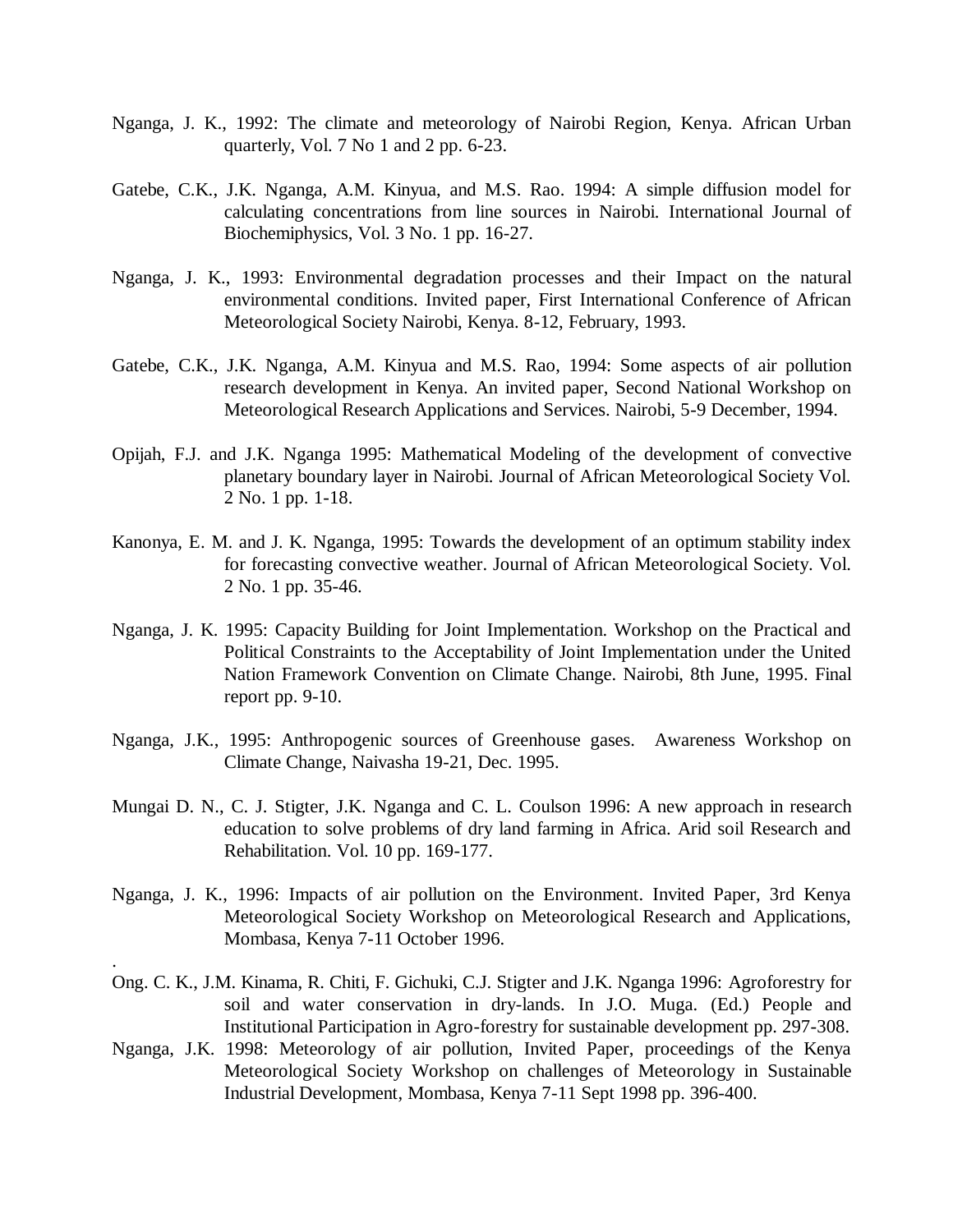- Stigter, C.J., W. van den Bor, J.R.V. Daane, H.S. Adam, A.E. Mohammed, J.K. Nganga and D.N. Mungai, 1998: The picnic model for research training at African Universities; evaluation and comparison. Journal of Agricultural Education and Extension, Vol. 5 no.1., pp 23-38.
- Mungai, D.N., C.J. Stigter, C.L. Coulson and J.K. Nganga 2000: Simply obtained global radiation soil temperature and soil moisture in an alley cropping system in Semi-Arid Kenya. Theoretical and applied climatology. Vol. 65 pp. 63-78.
- Otengi S.B.B., C.J. Stigter, J.K. Nganga and D.N. Mungai 2000: Wind protection in a hedged Agro-forestry system in Semi arid Kenya; Agroforestry systems Vol. 50 No. 2 pp. 137-156.
- Stigter C.J. and J.K. Nganga 2000: Traditional Techniques of Microclimate Improvement, African Network (TTMI/AN),Project for Research Training. Successful Research Partnership case study for GFAR2000. Global Forum on Agricultural Research 8 pp.
- Nganga J.K. 2000: Air Pollution and human health. Invited Paper. Proceedings of the 5th Kenya Meteorological Society Workshop on the Role of Meteorology in Health and Public Safety. Mombasa, 4-8 Sept. 2000. (In press).
- Nganga J.K. 2000: Trend of carbon dioxide emissions from fossil fuels and cement production in Kenya. Discovery and Innovation, Vol. 12, pp 111-117.
- Mungai D. N., C.L. Coulson, C.J. Stigter, J.K. Nganga and D.N. Mugendi 2001: Phenotypic nutrient up-take differences in an alley cropping system in Semi-arid Machakos, Kenya. Journal of Environmental Sciences, Vol. 13, pp. 164-169.
- Mungai D.N., C.J. Stigter, C.L. Coulson, J.K. Nganga, G.W.S. Netondo and G.O. Omaya 2001: Understanding yields in alley cropping maize (Zea Mays L) and Cassia Siamea (Lan) under Semi-Arid Conditions in Machakos, Eastern Kenya, Journal of Environmental Sciences, Vol. 13, pp 291-298.
- Nganga J.K. 2001: A case for establishing climate observation systems in the growing urban areas in Eastern and Southern African Region. Presented at the Workshop on Global Climate Observing Systems( GCOS ) in Eastern and Southern Africa Region. Kisumu Kenya, 3-5, August 2001.
- Penner, J.E., M.O. Andreae, H, Annegan, L. A. Barrie, J, Feitcher, D.A. Hegg, A. Jayaraman, W.R. Leaitch, D. M. Murphy, J. Nganga, and G. Pitari, 2001: Aerosols, Their direct and indirect effects. In: Climate Change 2001:The scientific Basis. Contribution of Working Group1 to the Third Assessment Report of the Intergovernmental Panel on Climate Change [J.T. Houghton, Y. Ding, D.J. Griggs, M. Noguer, P,J. Van der Linden, X.Dai, K,Maskell, and C.A. Johnson (eds.].Cambridge University Press, Cambridge, U.K., PP.289-348.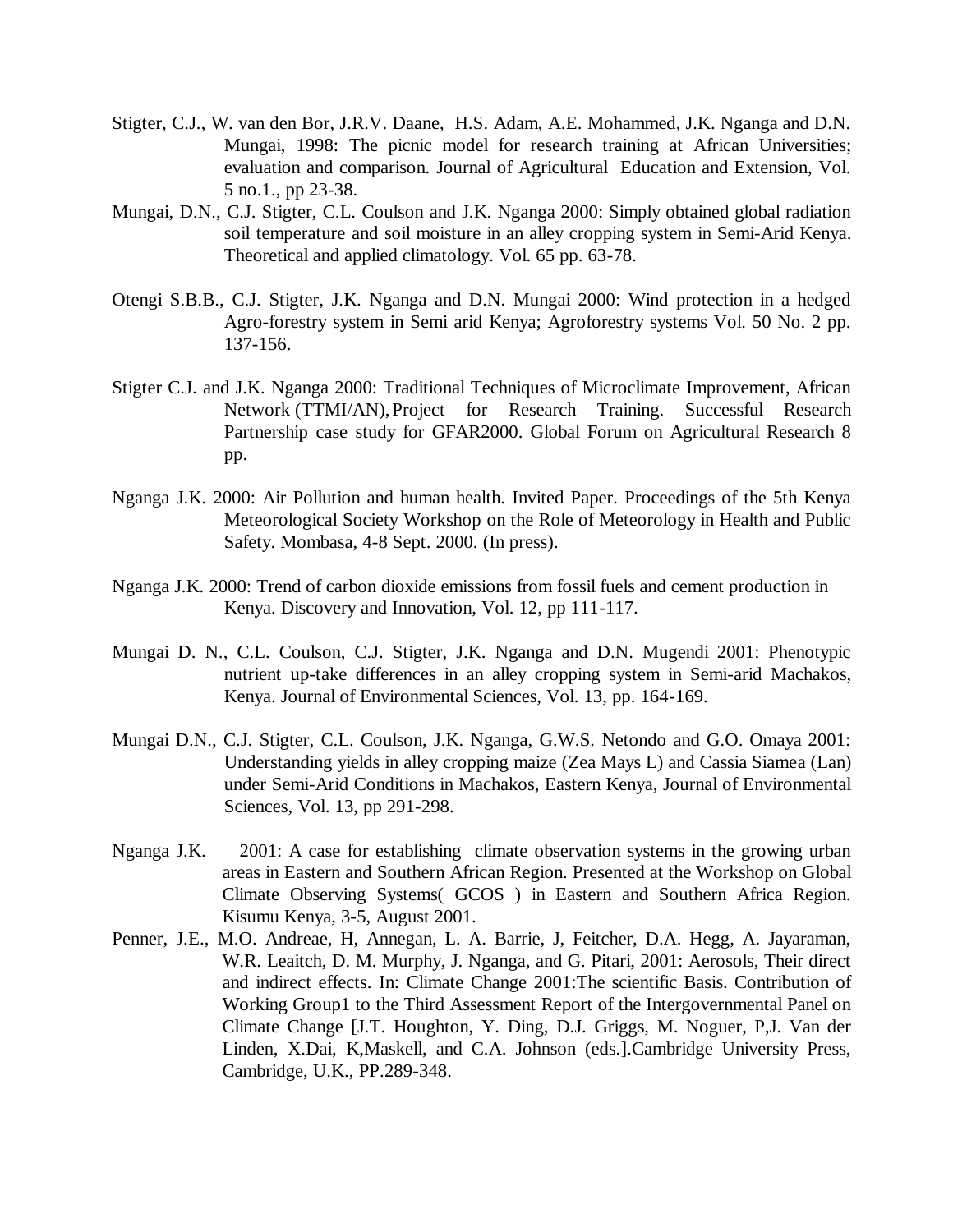- Nganga, J.K. 2002: Climate related disasters management; capacity building, education, training and public awareness raising. Workshop on enhancing use of climate Products in Reducing Risks and Vulnerability from Hydro-Meteorological Disasters, DMC-Nairobi, 19-23 August, 2002.
- Nganga, J.K. 2003: National inventories of greenhouse gas sources and sinks. Workshop on Capacity Building for Clean Development Mechanism (CDM), Kilifi- Kenya, 14-16 May 2003.
- Nganga, J.K. 2003: Use of weather and climate information in the management of air pollution for sustainable development. Workshop on the Development of Strategies for Sector Specific Applications of Weather and Climate Information and Products for Sustainable Development, Kisumu- Kenya, 22-25 September 2003.
- Mureithi, W.W., J.M. Muthama and J.K. Nganga, 2003: Regional and seasonal characteristics of aerosols distribution over Equatorial African Region. 5<sup>th</sup> Workshop on Meteorological Research, Applications and Services, Mombasa-Kenya, 29 September- 3 October 2003.
- Nganga,J,K., 2003: The role of weather and climate information in mitigation of air pollution related disasters. **Ibid.**
- Nganga, J.K., 2003: Vulnerability of the society in Kenya to man-made disasters and potential adaptation and mitigation strategies to minimize such impacts. Workshop on Enhancing National Strategies in Addressing the Specific Challenges of the Rapid Onset and Slow Onset Disasters, Kisumu, Kenya, 17-18 Dec. 2003.
- Opijah, J.O. J.R. Mukabana, and J.K. Nganga, 2005: Simulation of the influence of surface heterogeneity on air flow and convection over Nairobi area: Implication on air quality in the city. Journal of the African Meteorological Society, Vol. 6 No.1 pp. 25-35.
- Kinama, J.M., C.J. Stigter, C.K. Ong, J.K. Nganga and F.N. Gichuki, 2005: Evaporation from soils below sparse crops in contour hedgerow agro-forestry in semi-arid Kenya. Agricultural and Forest Meteorology, Vol. 130, pp. 149-162.
- Nganga, J.K., 2006: Desertification and environmental management. Proceedings of the Kenya National Academy of Sciences, National Symposium on Science, Technology, Innovation and Society; The African Perspectives and Experiences, Nairobi, Kenya. 29-30, June, 2006.
- Nganga, J.K., 2006: Climate change impacts, vulnerability and adaptation assessment in East Africa. Proceedings of the United Nations Framework Convention on Climate Change, African Regional Workshop on Adaptation, Accra, Ghana, 21-23, September, 2006
- Nganga, J.K. 2007: Impacts of Climate on wildlife and tourism. Proceedings of the Eighth Kenya Meteorological Society Workshop on Meteorological Research, Applications and Services; Mombasa, Kenya 11-14 Sept. 2007.
- Opijah F.J., J.R.Mukabana and J.K. Nganga, 2007: Rainfall distribution over Nairobi Area. Journal of Kenya Meteorological Society. Vol. 1, pp. 3-13.
- Opijah, F.J., J.R. Mukabana and J.K. Nganga, 2008: Contribution of heat budget in Nairobi Metro-Area by anthropogenic component. Journal of Kenya Meteorological Society, Vol. 2, No. 1, pp. 55-66.